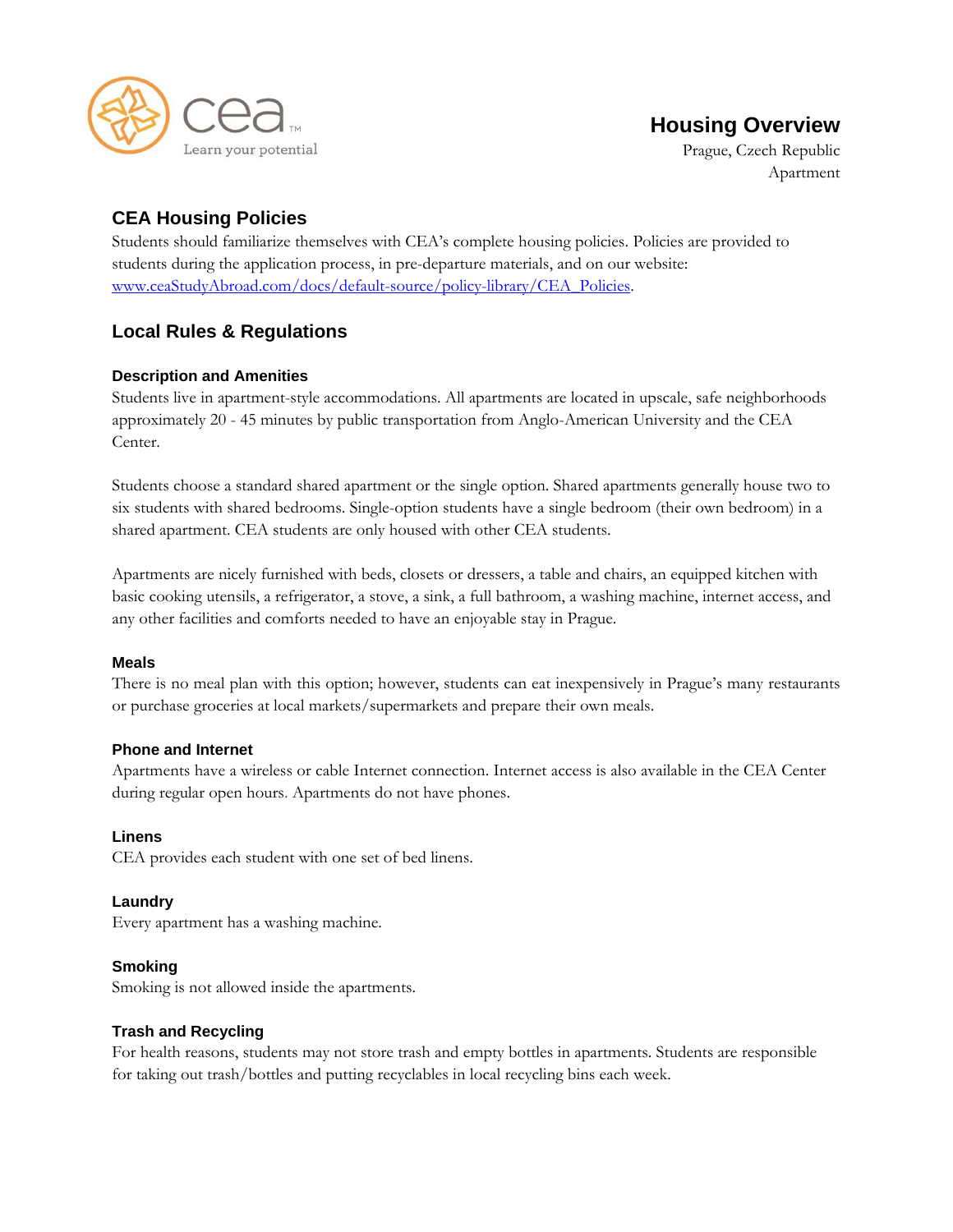#### **Guests**

CEA students are responsible for the conduct of their guests while in CEA housing. Overnight visitors are not permitted from 12 a.m. to 8 a.m.

#### **Curfew**

Students do not have a curfew, but are expected to return to their apartments at a reasonable hour in order to get a good night's rest and be attentive during class.

#### **"Quiet Night Law"/** *Noční Klid*

Czech law designates "quiet night" hours from 10 pm to 6 am. During this time, students must not disturb their neighbors with excessive noise; police may issue large fines for noise disturbances during "quiet night" hours.

#### **Security & Keys**

Students are responsible for keeping their apartment doors locked at all times and locking the building's main door when they enter or leave the building. Students are required to follow any additional security procedures as dictated by their specific housing assignment/facility.

Each student receives keys upon check-in. Under no circumstances may students make a copy of their keys. If keys are lost, students are responsible for the cost of replacement and, in some cases, replacement of door locks.

#### **If You Are Locked Out**

If a student is locked out of their apartment, they may:

- Stay with a friend until the CEA Center opens.
- Stay in a local hostel or hotel at their own expense.
- Call a local locksmith at their own expense; a phone number for a locksmith is in their transportation pass. Note that late night/weekend locksmith services can be expensive.

Students should **not** call the CEA Prague emergency phone number if they are locked out; CEA staff receiving the call will not have the key to their apartment. During regular working hours, students may go to the CEA Center to request a new set of keys.

#### **Personal Belongings**

Students are responsible for securing their personal belongings in their apartments. CEA is not responsible for and does not reimburse students for lost or stolen goods. Students are advised to bring a lockable suitcase with them and insure their possessions.

#### **Housing Emergencies**

Students must call the CEA Prague emergency phone if there is a gas or water leak in their apartment.

#### **Fire Safety**

Tampering with smoke detectors is forbidden; violations will result in fines. Students must avoid creating fire hazards and report any fire hazards to CEA as soon as possible. For example, using candles in the apartment is a fire hazard and should be avoided.

#### **Check-in**